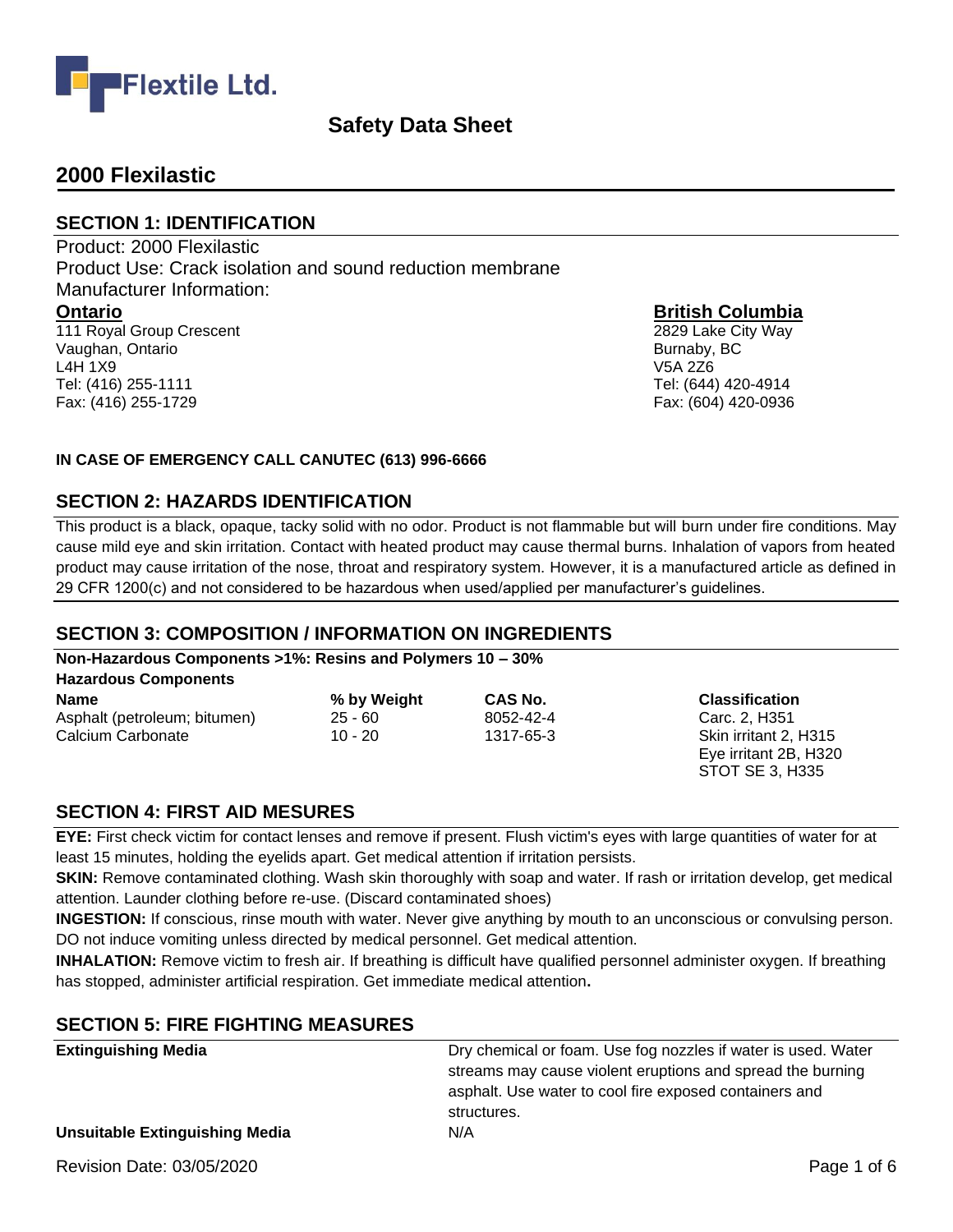

## **2000 Flexilastic**

| <b>Hazardous Combustion Products</b>     | Carbon monoxide, sulfur oxides, hydrogen sulfide, acrolein<br>aldehydes, benzaldehydes, ketones, and unidentified organic<br>compounds may be formed on combustion.                                                                                                                                            |
|------------------------------------------|----------------------------------------------------------------------------------------------------------------------------------------------------------------------------------------------------------------------------------------------------------------------------------------------------------------|
| <b>Explosive Properties</b>              | N/A                                                                                                                                                                                                                                                                                                            |
| <b>Oxidizing Properties</b>              | N/A                                                                                                                                                                                                                                                                                                            |
| <b>Unusual Fire or Explosion Hazards</b> | Product will burn if exposed to elevated temperatures or fire. Hot<br>asphalt may ignite flammable mixtures on contact. Toxic vapours<br>including hydrogen sulfide may be released upon combustion.<br>Hydrogen sulfide vaours are heavier than air, may accumulate in<br>low areas and flashback if ignited. |
| <b>Special Firefighting Procedures</b>   | Firefighters should wear positive pressure self-contained<br>breathing apparatus and full protective clothing. Do not allow<br>run-off from firefighting to enter drains or water courses.                                                                                                                     |

### **SECTION 6: ACCIDENTAL RELEASE MEASURES**

Wear personal protective equipment, refer to Section 8 on this Safety Data Sheet for appropriate personal protection equipment. Refer to Section 13 for disposal information. If product becomes molten, allow product to cool before picking or scraping up.

### **SECTION 7: HANDLING AND STORAGE**

Wear personal protective equipment. Avoid contact with skin and eyes, inhalation of vapours and mists. If product is heated use with adequate ventilation.

Contaminated clothing should be changed before entering eating areas. Do not eat or drink in work areas.

**Protective Equipment** Refer to Section 8 on this Safety Data Sheet for appropriate personal protection equipment. Wash thoroughly after handling.

**Storage** Store in a cool, adequately ventilated, dry area away from sources of heat or ignition.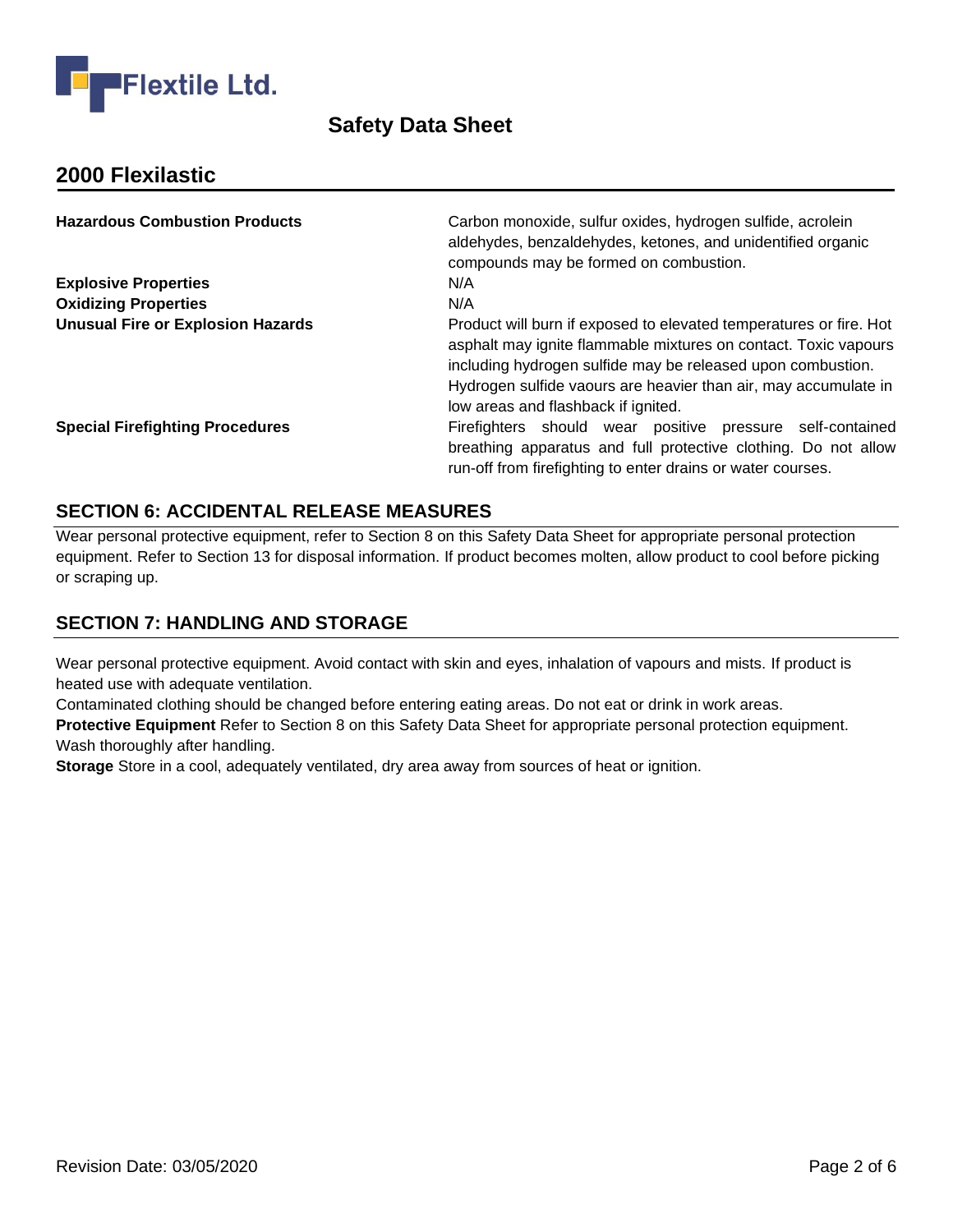

## **2000 Flexilastic**

### **SECTION 8: EXPOSURE CONTROLS AND PERSONAL PROTECTION**

#### **EXPOSURE LIMITS**

| <b>Chemical Name</b>         | CAS No.   | <b>ACGIH TLV</b>         | <b>OSHA PEL</b>                       |
|------------------------------|-----------|--------------------------|---------------------------------------|
| Asphalt (petroleum; bitumen) | 8052-42-4 | $0.5 \text{ mg/m}^3$ TWA | $5 \text{ mg/m}^3$ TWA                |
| Calcium Carbonate            | 1317-65-3 | 10 mg/m $3$ TWA          | 15 mg/m <sup>3</sup> TWA (respirable) |

#### **ENGINEERING CONTROL METHODS:**

**Ventilation** Use local exhaust ventilation or other engineering controls to minimize exposures.

**Eye Protection**: Wear safety glasses with side shields or face shield when handling this product. Have an eye wash station available.

**Skin protection** Avoid skin contact by wearing chemically resistant gloves and long sleeved shirt.

**Hand Protection** Use protective gloves that provides comprehensive protection, e.g. P.V.C., neoprene or rubber.

**Respiratory Protection** Use approved (OSHA) dust respirator rated n95 when mixing .

### **SECTION 9: PHYSICAL AND CHEMICAL PROPERTIES**

| Physical state                               | Opaque black, tacky solid |
|----------------------------------------------|---------------------------|
| Odour and appearance                         | <b>Odourless</b>          |
| Odour threshold                              | N/A                       |
| Specific gravity                             | $1.6 - 1.9$               |
| Melting point                                | 104°C (220°F)             |
| Freezing point                               | N/A                       |
| рH                                           | N/A                       |
| Flash point                                  | $>320^{\circ}$ C          |
| Upper/Lower flammability or explosive limits | N/A                       |
| Auto-ignition temperature                    | N/A                       |
| Decomposition temperature                    | N/A                       |
| <b>Explosive properties</b>                  | N/A                       |
| Oxidizing properties                         | N/A                       |
| Solubility in water                          | N/A                       |
| Solubility in oil                            | N/D                       |
| Octanol/Water coefficient                    | N/D                       |
| Calculated VOC content                       | 0 g/l                     |

### **SECTION 10: STABILITY AND REACTIVITY**

| Chemical stability        | Stable      |  |  | under normal storage and handling |
|---------------------------|-------------|--|--|-----------------------------------|
|                           | conditions. |  |  |                                   |
| Revision Date: 03/05/2020 |             |  |  | Page 3 of 6                       |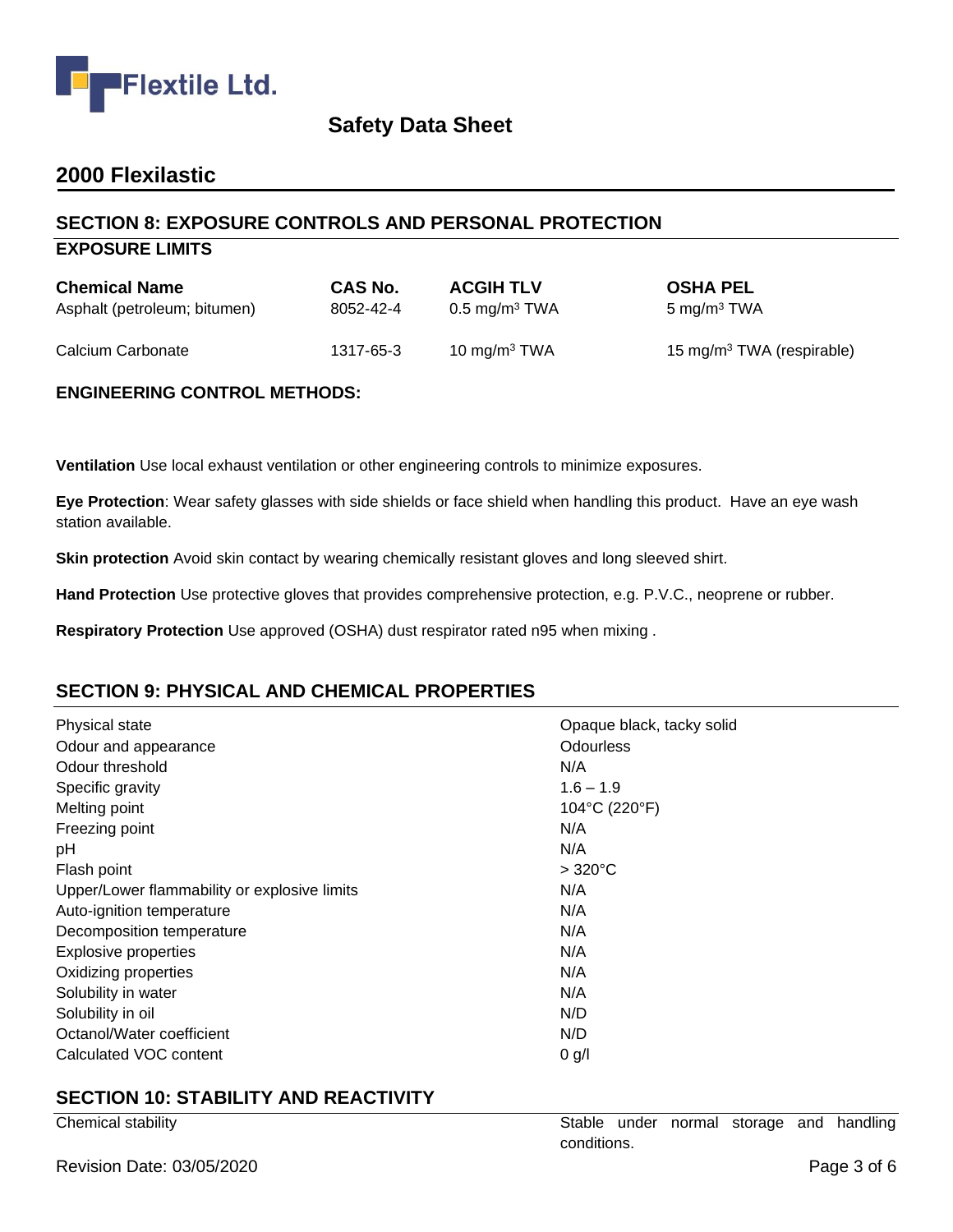

# **2000 Flexilastic**

Incompatible materials **Strong oxidizing agents**. Avoid water is molten. Conditions to avoid Conditions to avoid Conditions to avoid Hazardous decomposition products extending the CO, CO<sub>2</sub>, NO<sub>x</sub>, sulfur oxides, hydrogen sulfide, acrolein, aldehydes, and other unidentified organic compounds

#### **SECTION 11: TOXICOLOGICAL INFORMATION**

| Toxicological information based on the individual components. |                |                            |  |  |
|---------------------------------------------------------------|----------------|----------------------------|--|--|
| <b>Chemical Name</b>                                          | <b>CAS No.</b> | <b>LD50/LC50</b>           |  |  |
| Asphalt                                                       | 8052-42-4      | Oral Rat LD50 5.0 g/kg     |  |  |
|                                                               |                | Skin Rabbit LD50 2.0 g/kg  |  |  |
|                                                               |                | Skin Rabbit 14100 µL/kg    |  |  |
| Calcium Carbonate                                             | 1317-65-3      | Oral LD50 6450 mg/kg (rat) |  |  |

**Routes of entry** skin contact, eye contact, ingestion, inhalation **Effects of acute exposure** Ingestion can cause throat irritation. **Effects of chronic exposure** 

| Skin corrosion                              | May cause irritation, defatting of the skin and dermatitis. Contact<br>with product at elevated temperatures may cause thermal burns.                                                                                                                                                                                                                                                                                                                                                                                                                                                                                                      |
|---------------------------------------------|--------------------------------------------------------------------------------------------------------------------------------------------------------------------------------------------------------------------------------------------------------------------------------------------------------------------------------------------------------------------------------------------------------------------------------------------------------------------------------------------------------------------------------------------------------------------------------------------------------------------------------------------|
| Serious eye damage / irritation             | May cause irritation with redness, tearing and blurred vision.<br>Contact with product at elevated temperatures may cause<br>thermal burns.                                                                                                                                                                                                                                                                                                                                                                                                                                                                                                |
| Respiratory or skin sensitization           | May cause an allergic skin reaction, and respiratory irritation                                                                                                                                                                                                                                                                                                                                                                                                                                                                                                                                                                            |
| Germ cell mutagenicity                      | No data available.                                                                                                                                                                                                                                                                                                                                                                                                                                                                                                                                                                                                                         |
| Carcinogenicity                             | No adverse effects expected at ambient temperatures.<br>Prolonged inhalation of asphalt smoke has been shown to cause<br>bronchitis, pneumonitis and abscess formation in laboratory<br>animals. Asphalt fume condensates have been shown to cause<br>tumorigenic responses when repeatedly applied to the skin of<br>laboratory animals. Prolonged inhalation of talc dust may cause<br>lung damage (pulmonary fibrosis), however, the talc in this<br>product is bound in a polymer matrix and dust exposure would<br>not be expected. Asphalt (petroleum, bitumen) is listed by IARC<br>as "Possibly Carcinogenic to Humans", Group 2B. |
| Reproductive toxicity                       | No data available                                                                                                                                                                                                                                                                                                                                                                                                                                                                                                                                                                                                                          |
| STOT-single exposure                        | May cause respiratory irritation                                                                                                                                                                                                                                                                                                                                                                                                                                                                                                                                                                                                           |
| STOT-repeated exposure<br>Aspiration hazard | May cause lung damage upon repeated or prolonged exposure<br>No data available                                                                                                                                                                                                                                                                                                                                                                                                                                                                                                                                                             |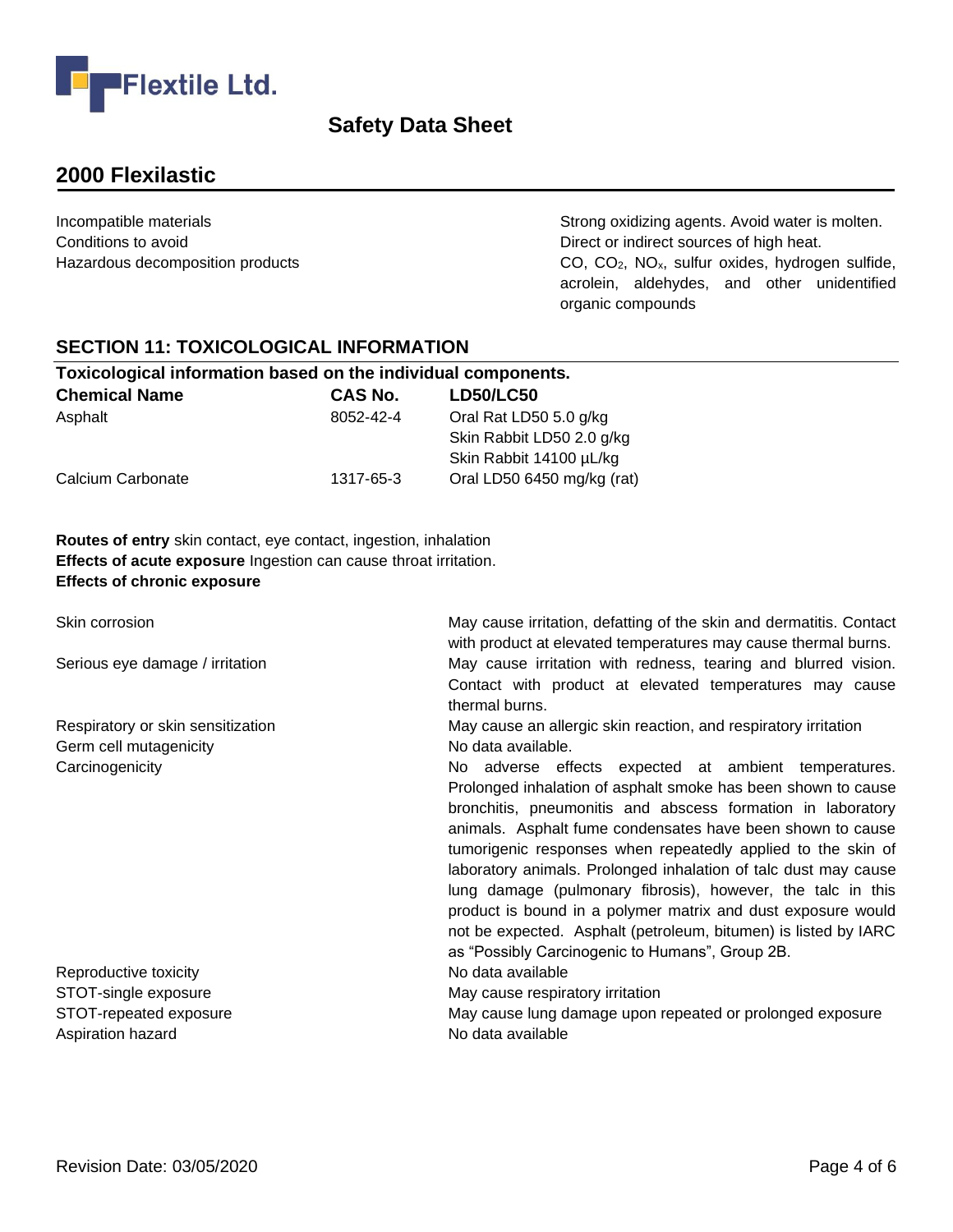

# **2000 Flexilastic**

#### **SECTION 12: ECOLOGICAL INFORMATION**

| Ecotoxicity                   | N/A |  |
|-------------------------------|-----|--|
| Persistence and degradability | N/A |  |
| Bioaccumulative potential     | N/A |  |
| Mobility in soil              | N/A |  |
| Other adverse effects         | N/A |  |
|                               |     |  |

#### **SECTION 13: DISPOSAL CONSIDERATIONS**

**Handling for disposal** Handle waste as per recommendations in Section 7.

Dispose of in an approved landfill. Waste must be handled in accordance with all federal, state, provincial, and local regulations. Consult authorities before disposal.

#### **SECTION 14: TRANSPORT INFORMATION**

Consult Bill of Lading for transportation information. Canadian TDG : not regulated US DOT: not regulated IATA: not regulated

#### **SECTION 15: REGULATORY INFORMATION**

#### **Canadian Information:**

Canadian WHMIS Classification: This product is a WHMIS Controlled Product. It meets one or more of the criteria for a controlled product provided in Part IV of the Controlled Products Regulations (CPR). Refer to Section 2 for a WHMIS Classification for this product.

This product has been classified according to the hazard criteria of the CPR and the MSDS contains all of the information required by the CPR.

Canadian Environmental Protection Act (CEPA) information: All ingredients listed appear on either the Domestic Substances List (DSL) or the Non- Domestic Substances List (NDSL). It contains components listed on the Canadian HPA Ingredient Disclosure List. It contains Crystalline silica, quartz.

#### **US Federal Information:**

TSCA: All listed ingredients appear on the Toxic Substances Control Act (TSCA) inventory.

CERCLA Reportable Quantity (RQ) (40 CFR 117.302): None reported.

SARA TITLE III: Sec. 313, Toxic Chemicals Notification, 40 CFR 372: This material is not subject to SARA notification requirements, since it does not contain any Toxic Chemical constituents above the minimum concentrations.

#### **U.S. State Right To Know Laws**

California Proposition 65: None reported